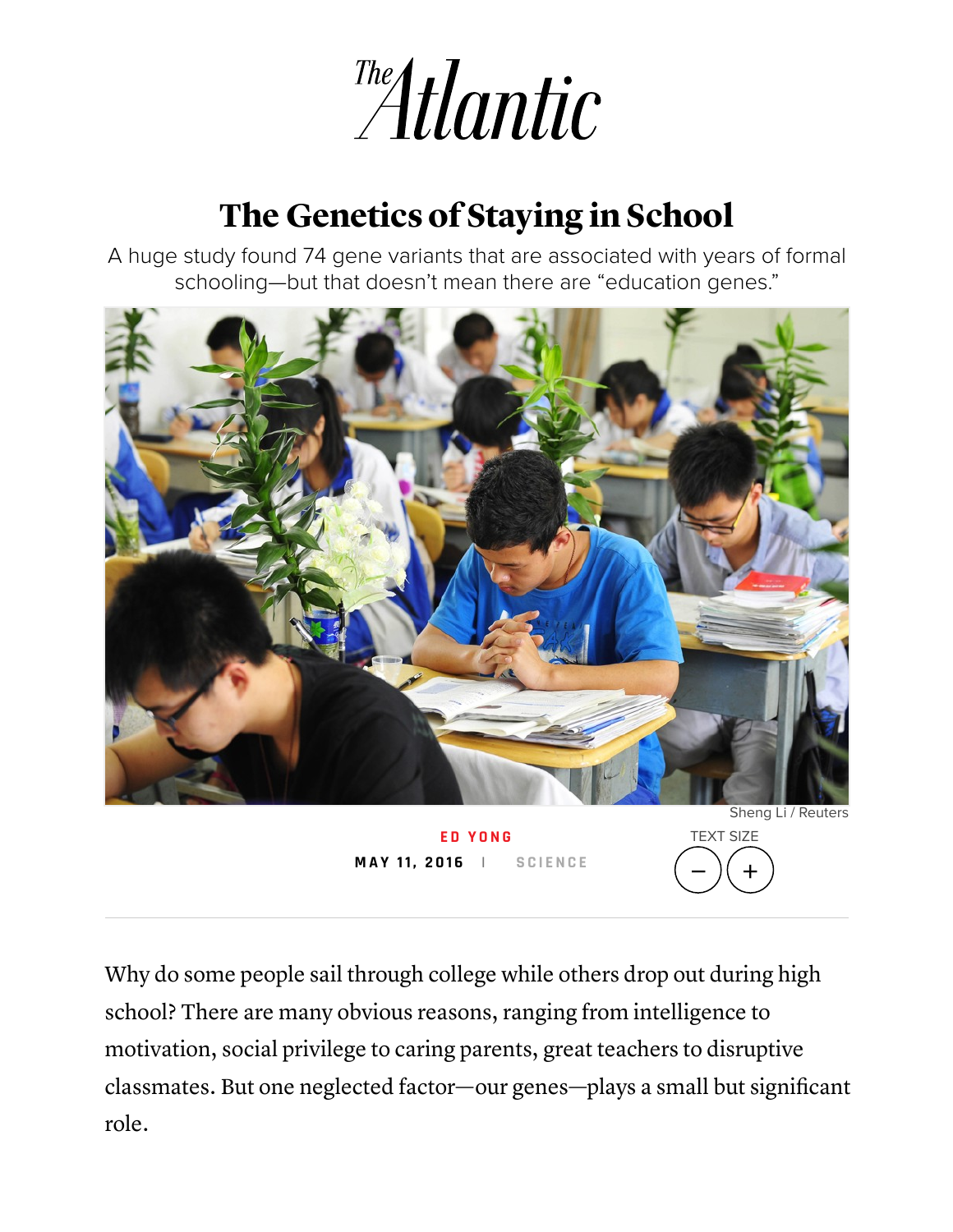We know that because identical twins, who share all their DNA, peak at closer levels of education than non-identical twins, who share just half their genes. And now, in a study of almost 294,000 people, an international team led by Daniel [Benjamin](http://www.danieljbenjamin.com/), David [Cesarini,](http://econ.as.nyu.edu/object/DavidCesarini.html) and Philipp [Koellinger](http://www.erim.eur.nl/people/philipp-koellinger/) has identified variants in 74 genes that are associated with [educational](http://nature.com/articles/doi:10.1038/nature17671) attainment. In other words, those who carry more of these variants, on average, complete more years of formal schooling.

You can almost hear the tsunami of misinterpreted takes cresting the horizon.

Anticipating the deluge, the team have released a long [FAQ](http://ssgac.org/documents/FAQ_74_loci_educational_attainment.pdf) explaining what they did *not* find. First and foremost, "there are no 'genes for education'," says [Benjamin.](http://nature.com/articles/doi:10.1038/nature17671) Genes don't affect education directly. Instead, many of these 74 seemed to be switched on in the brains of fetuses and are involved in creating neurons, guiding their movements, and wiring them together. Those biological influences could then affect psychological traits, which then influence social ones.

But "these genes are not deterministic, " adds Benjamin. There's a common myth that our traits can be divided into a fixed portion that's "in our genes" and pre-destined from conception, and a flexible portion that depends on the environment and is under our control. That's wrong. Nature and nurture are not opposed; they go hand in hand. The environment sets the stage upon which genes act out their roles.

For example, the team found that their 74 variants has a much stronger effect on educational attainment among Swedes born in the 1930s than those born in the late 1950s. Between those years, Sweden introduced reforms that extended mandatory schooling by two years, and improved access to schools and universities. The weakening influence of genetic factors over the same timeframe "is consistent with the possibility that the reforms equalized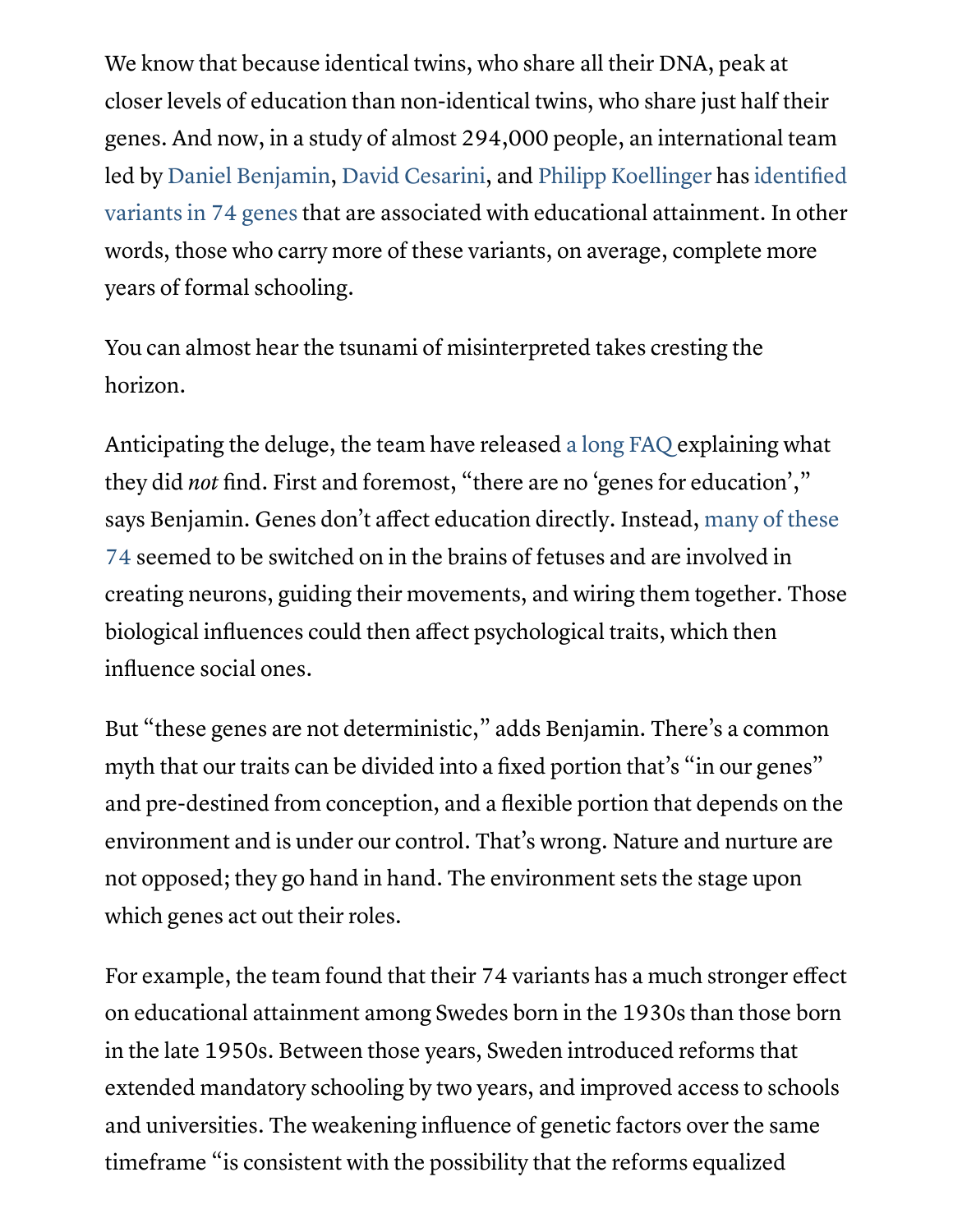educational outcomes, " says Benjamin.

So, educational success is not "in the genes" , nor can you "blame your genes" if you flunk out. That's especially true because each of the team's 74 variants had a tiny effect, equivalent to just 3 to 9 weeks of extra schooling. And collectively, they explained just 3 percent of the differences in education levels across the whole population. "For comparison, professional weather forecasts correctly predict about 95 percent of the variation in day-to-day temperatures, " the team writes in their FAQ. "Weather forecasters are vastly more accurate forecasters than social science geneticists will ever be."

For that reason, you can't reliably use these 74 variants to predict how long a child will stay in education, or to stratify children according to how much support they 'll need. "It's not a smart way to use the score, " says Benjamin. The same applies to any unwarranted talk of eugenics—of selecting for embryos with particular genes, or even using gene-editing technologies to alter said genes. These would be dumb ways of ensuring smarts; if you're really that concerned, you're better off just dating someone clever.

But if it took so much effort to find genes that have such small effects, and that can't usefully predict anything, what was the point of even looking? Why did the team bother?

## "Weather forecasters are vastly more accurate forecasters than social science geneticists will ever be."

Partly, Benjamin says, to draw a line in the sand. Many earlier studies had searched for genetic variants linked to intelligence or academic performance, but their results were often misleading and irreproducible. That's because they were absurdly small. With anywhere from 50 to 2,000 volunteers, they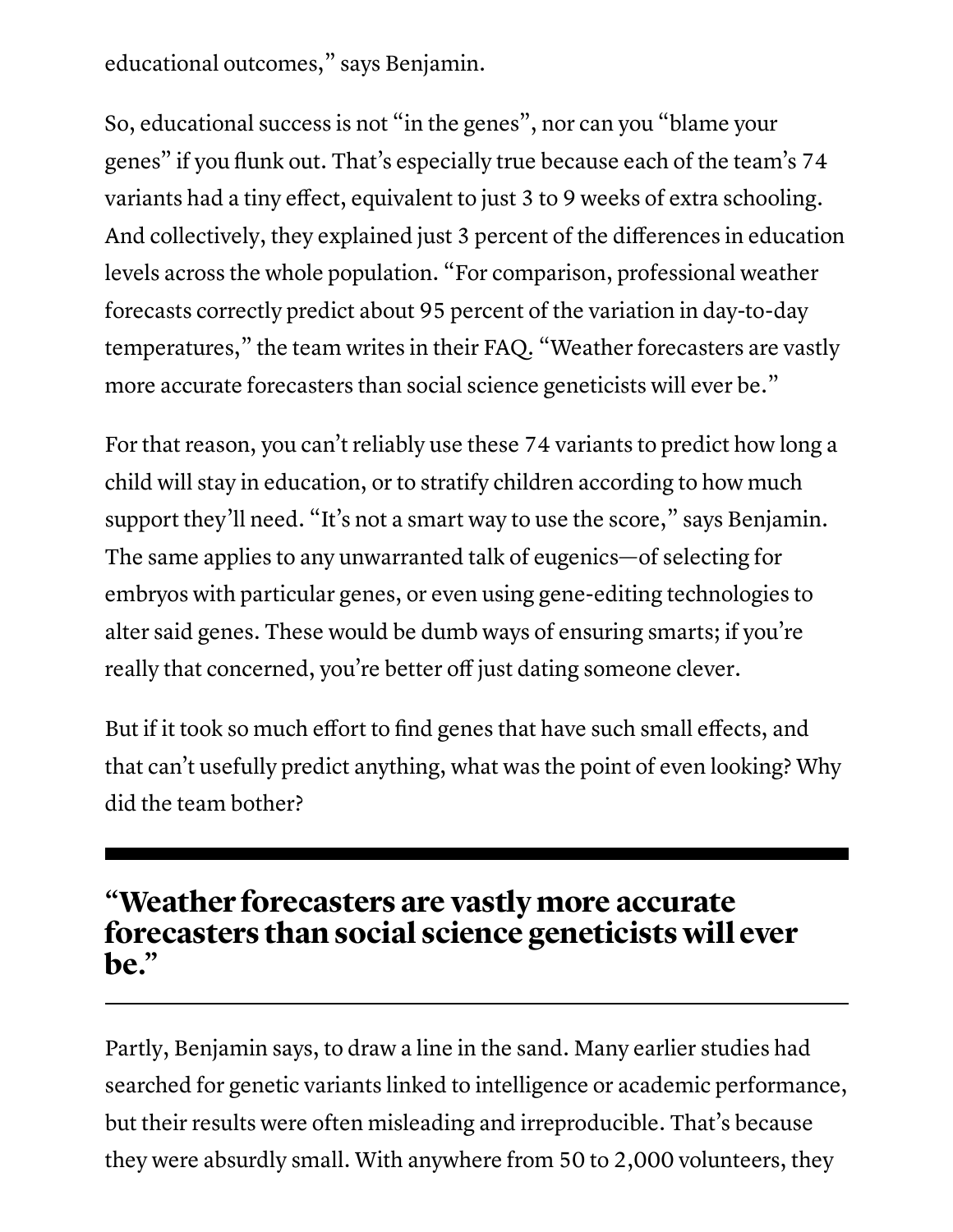had nowhere near the statistical oomph they needed to reliably detect the variants they were looking for.

Medical geneticists had confronted the same problems of weak methods and phantasmal results. Their solution was to join forces and pool the data from many smaller studies—which is exactly what Benjamin, Cesarini, and Koellinger did. In 2011, they founded the Social Science Genetic Association [Consortium](http://www.ssgac.org/) (SSGAC). For their first study, published in 2013, they looked at 101,000 people and found three genetic variants linked to educational level. Now, with almost three times as many volunteers from 64 separate samples, they have found another 71 variants. They even cross-checked their list using a set of 113, 000 more recruits from a separate UK-based study.

Despite their gargantuan effort, the team can still explain just 3 percent of the variation in educational attainment, out of an estimated 20 percent that's influenced by genetic factors. This suggests that there may be thousands more unidentified variants that are individually negligible but collectively powerful. Alternatively, geneticist Kevin [Mitchell](http://www.gen.tcd.ie/mitchell/) from Trinity College Dublin suggests that the missing variants may be [individually](http://www.wiringthebrain.com/2012/07/genetics-of-stupidity.html) powerful but very rare. Either way, finding them would very difficult, and would require studies that are even larger than the latest one.

## So, again: why bother?

We might learn something about the underlying biology behind intelligence. As I noted, many of the identified variants are involved in brain development. It makes perfect sense that genes of this kind should ultimately influence our academic lives. But how, and through what means?

One way to answer that is to create a " polygenic score" that reflects how many of these variants an individual carries, and then see how that relates to specific personality traits or mental abilities. Terrie [Moffit](http://www.moffittcaspi.com/) from Duke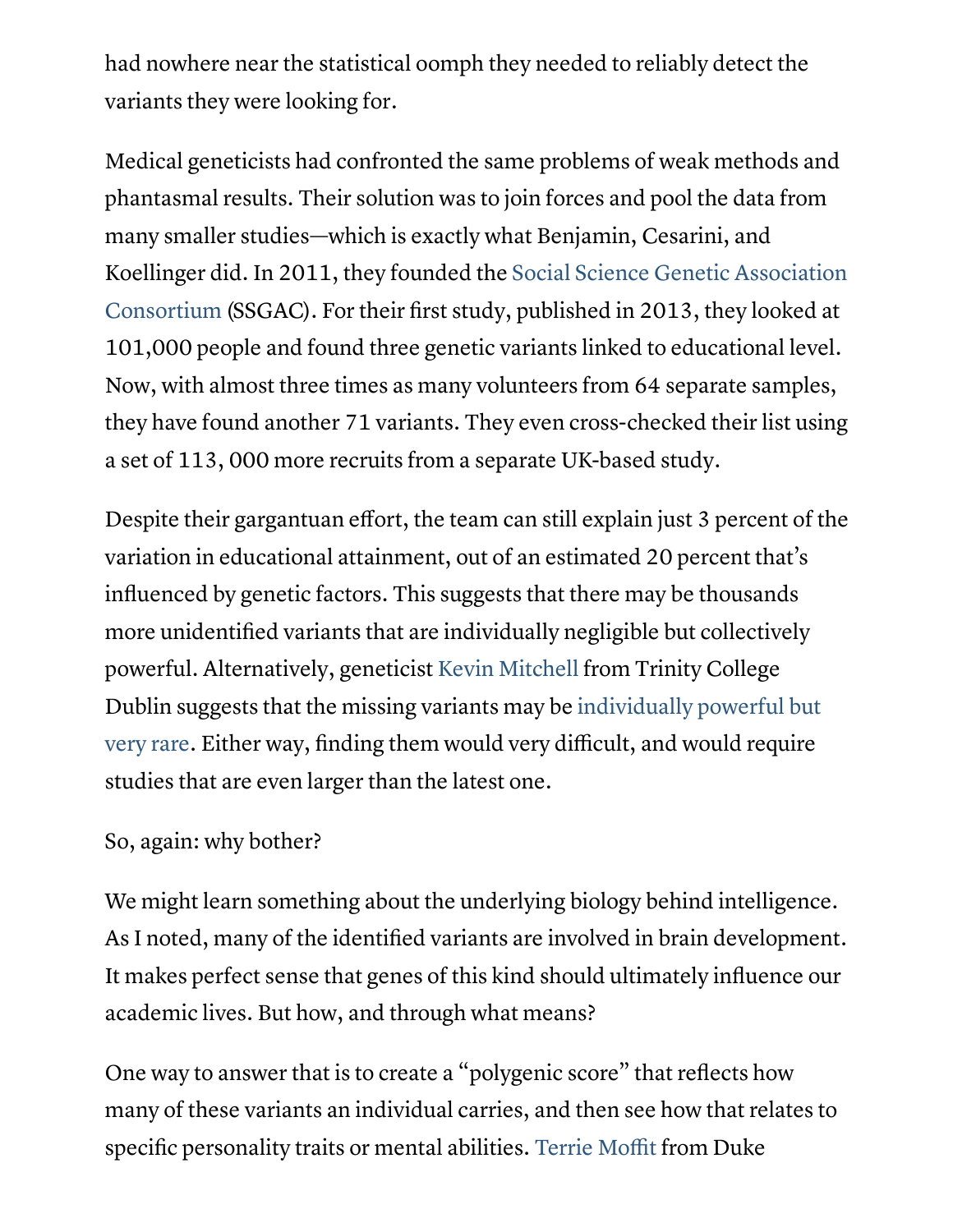University has done just that. Her team used the SSGAC's earlier study to create a polygenic score, which they applied to a group of New [Zealanders](https://en.wikipedia.org/wiki/Dunedin_Multidisciplinary_Health_and_Development_Study) whose lives have been tracked since the 1970s. Their scores predicted when they began to talk, how rapidly they learned to read, how upwardly mobile they were, and even the socioeconomic class of the partners they ended up with, all independently of how much education they actually completed. This suggests that the education-associated variants are really tracking other underlying qualities, like intelligence, self-control, or interpersonal skills.

"When results of huge studies like this one appear, some people head straight for Tigger's camp and others for Eeyore's, " says [Kathryn](http://www.theatlantic.com/science/archive/2016/05/the-genetics-of-staying-in-school/482052/but) Asbury from the University of York, who studies education and genetics. "I find myself somewhere in between. The progress here is impressive but I think we are struggling to match that with our understanding of what we would, or could, actually do with a polygenic risk predictor of an educational trait. Will such a thing be practically useful to teachers, parents or pupils, and can we ensure that it does more good than harm?"

Benjamin thinks that educators may not benefit directly, but social scientists certainly will. Imagine that authorities are planning to provide free preschooling to kids from disadvantaged backgrounds. To see if such a policy actually helps kids to stay in school for longer, scientists randomly assign the free classes to some kids but not others. Then, they look at how the two groups fare. (This actually [happened](http://www.theatlantic.com/science/archive/2016/05/the-genetics-of-staying-in-school/482052/government%20is).)

Here's the problem: we know that genes affect educational outcomes, but no one is currently taking them into account. That's like trying to see if being overweight leads to heart disease without adjusting for diet, or checking if urban life affects lung cancer risk without controlling for smoking rates. If you don't account for these other variables, you end up with a fuzzy picture. Likewise, when it comes to social science, "if we can take out genetic effects,